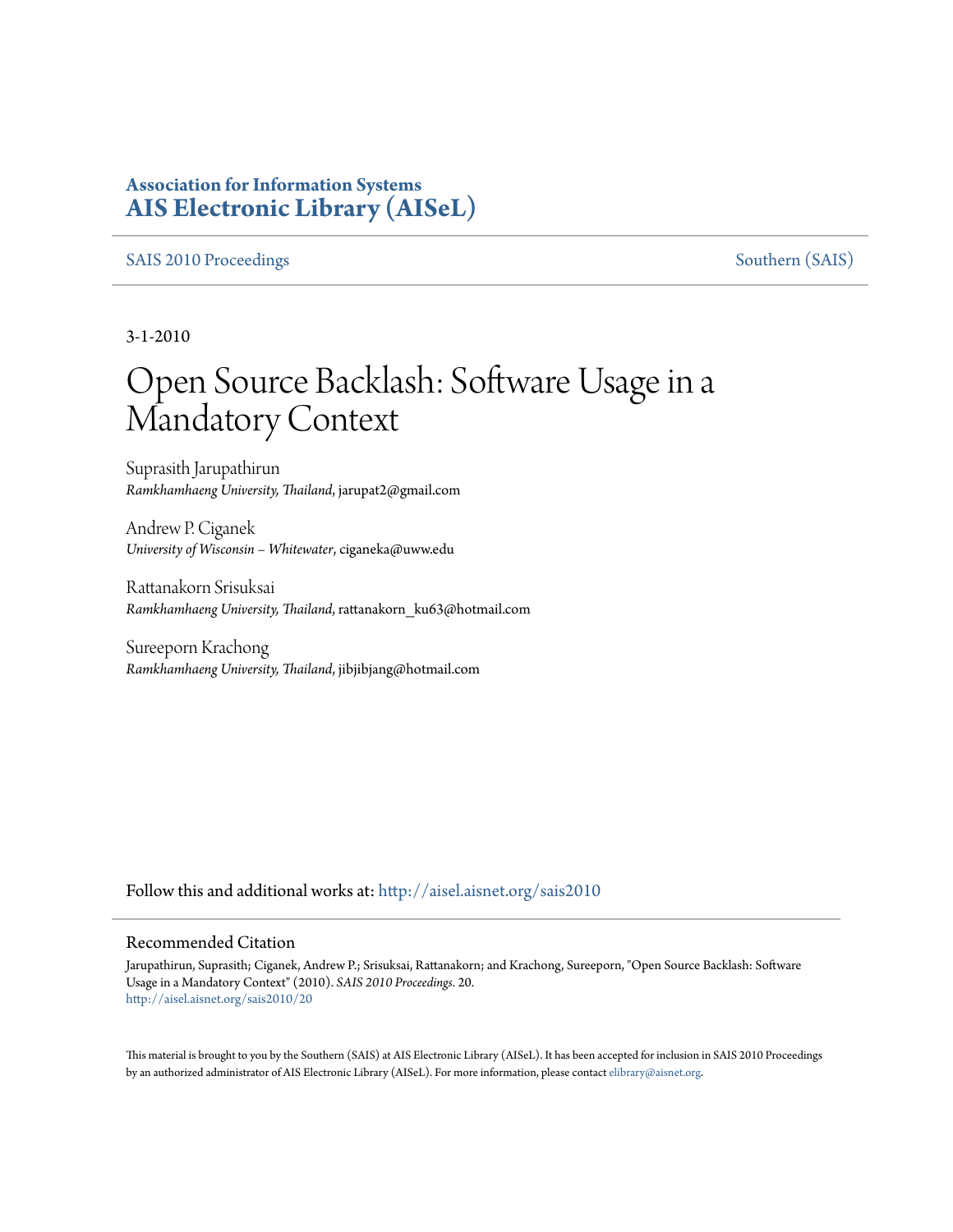## **OPEN SOURCE BACKLASH: SOFTWARE USAGE IN A MANDATORY CONTEXT**

**Suprasith Jarupathirun** Ramkhamhaeng University, Thailand jarupat2@gmail.com

**Rattanakorn Srisuksai** Ramkhamhaeng University, Thailand rattanakorn\_ku63@hotmail.com

**Andrew P. Ciganek** University of Wisconsin – Whitewater ciganeka@uww.edu

**Sureeporn Krachong** Ramkhamhaeng University, Thailand jibjibjang@hotmail.com

#### **ABSTRACT**

When management mandates the use of a particular technology, that decision may be met with resistance. Potential resistance may be mitigated by both understanding the process of change (e.g., Cotter, 1996; Lewin, 1951) as well as better managing changes through tactics such as enlisting support from top management, gaining greater stakeholder involvement, and establishing stern consequences for non-compliance. Despite these efforts, wholehearted acceptance of a mandated technology by management may never be realized. The objective of this research-in-progress is to examine whether mandates evolve over time and posit the factors that influence mandates as a way to identify additional means to address potential resistance. Evidence of possible influences is identified through interview results from Thailand and plans for future research are discussed.

#### **Keywords**

Technology acceptance, mandatory technology use, open source technology

#### **INTRODUCTION**

Organizations mandate the behavior of their employees for a variety of reasons. In light of the recent economic downturn in combination with a much stronger enforcement of software copyright violations, many Thai organizations from both the public and private sector have mandated the use of open source software. One public Thai organization that has mandated the use of open source software since 2007 has been held up as an exemplar for other firms to follow. This organization employed several tactics to facilitate the change towards this mandate, such as holding multiple training sessions and establishing both incentives and consequences for employees, to reach a usage rate of 100%. Despite this apparent success, full compliance of this mandate by employees has not been reached. This non-compliance is even more striking since Thais generally demonstrate deference towards power relationships and accept power inequalities as part of their cultural heritage (Hofstede 2004).

Much is still unknown about whether or to what extent mandates are negotiable (Chae and Poole, 2005). Previous studies in information technology acceptance research have developed several theories explaining an individual's intention and behavior to use a particular technology. Venkatesh et al. (2003) integrated previous concepts and findings to formulate the Unified Theory of Acceptance and Use of Technology (UTAUT) to better explain volitional information technology use. This and many other information technology acceptance research (e.g., Hartwick and Barki, 1994; Karahanna et al., 1999; Moore and Benbasat, 1991) examine mandatory use on a continuum, which has the effect of treating it as a binary construct (Wu and Lederer, 2009).

The objective of this research-in-progress is to examine the complex nature of mandates, posit their likely influences, and present a case for how they may change over time. This research will provide the framework for a large-scale study of the mandated use of technology. A literature review is provided which further describes the research that has examined mandatory technology usage and also identifies the technology of interest to be examined, open source software. The methodology employed to examine the mandate of open source software is discussed as well as the tentative results. The future directions for this research are discussed, followed by some concluding remarks.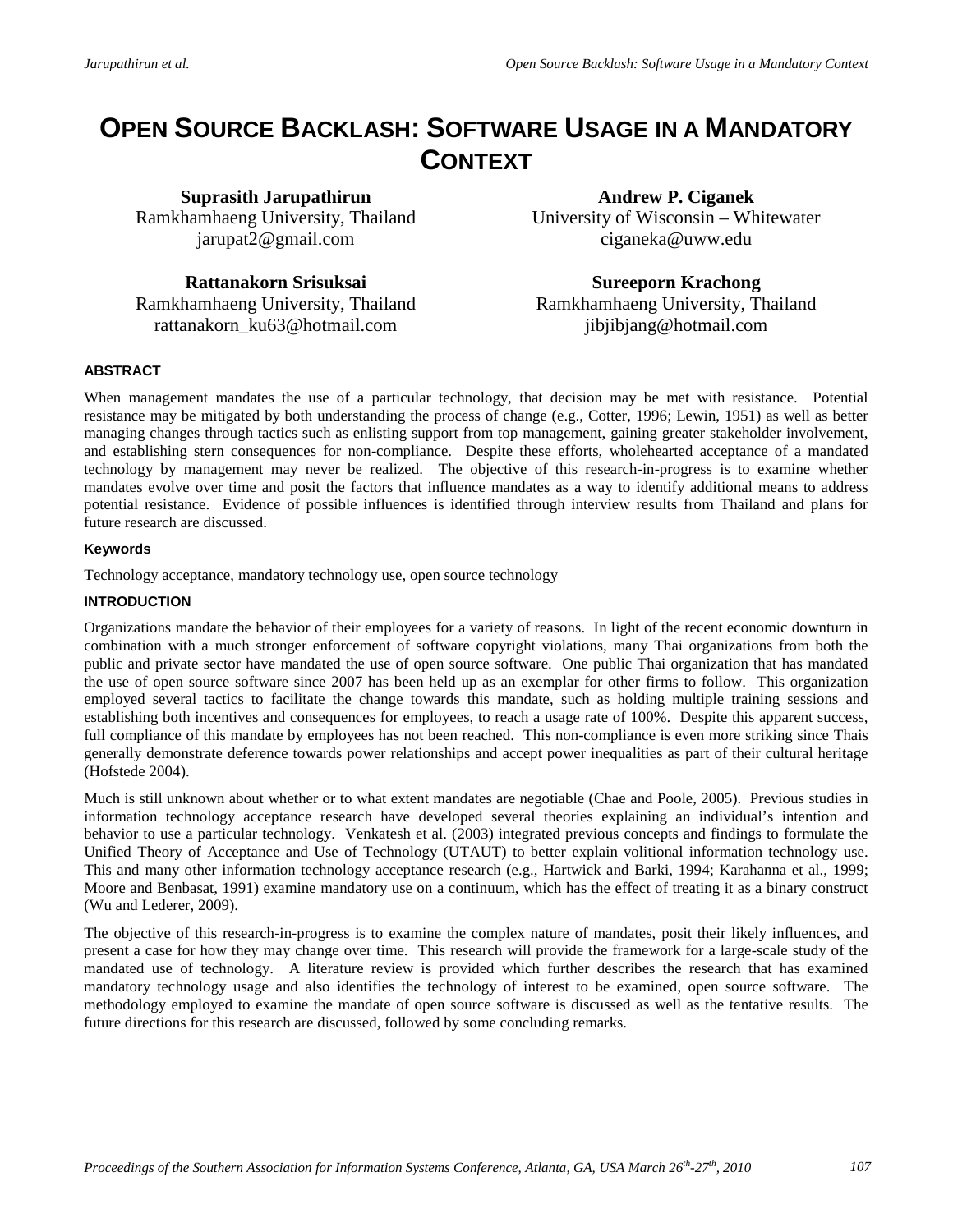#### **LITERATURE REVIEW**

#### **Technology Mandates**

Information technology acceptance research (e.g., Hartwick and Barki, 1994; Karahanna et al., 1999; Moore and Benbasat, 1991; Venkatesh, 2003) often examines mandatory use on a continuum, which has the effect of treating it as a binary construct (Wu and Lederer, 2009). This is consistent with research that defines mandates by their consequences, which most often involve the choice of either following the mandate or leave the organization (Leonard-Barton, 1988). For employees that do value their jobs, the options that they have available to them are to not fully utilize the mandate, work to delay or obstruct its implementation, or even sabotage the effort (Markus, 1983; Kimberly, 1987; Leonard-Barton, 1988). As this type of research implies, mandates are much more complex and cannot be adequately captured as a binary construct. Further, the dependent variable of interest may not be the typical construct from the technology acceptance research that examines an individual's intention to use the technology, but may be best captured instead an individual's overall job satisfaction.

Brown et al. (2002) suggest that mandates and driven not only by managerial imperative, but from the organization's very structure and culture. Interpretation is strongly tied to an organization's norms, resources, and power structures (Giddens, 1984). Consequently, the interpretation of mandates is political by nature and its effectiveness depends on how the mandate impacts resource allocations and fits with existing organizational norms and behaviors (Chae and Poole, 2005). The implementation of a mandate may be rife with potential disagreements over how the mandate is carried out. Therefore, a problem solving process may result leading to consensus over the interpretation of the mandate or possibly disagreements in which different parts of an organization may interpret and act on the mandate differently (Chae and Poole, 2005). The resulting process that takes place once the mandate has been issued, both the formal and informal processes, is what this research examines.

#### **Mandatory Technology Usage Influences**

There are many factors that influence the decision to follow a mandate. The nature of the mandated technology itself will likely impact how an organization may interpret and act on the mandate. For example, some technology dimensions include how necessary the technology is to complete one's job as well as the interdependence of technology use, that is, whether nonuse of organizational spanning systems (i.e., ERP) negatively impacts the technologies effectiveness for other users (Brown et al., 2002). Ciganek and Wills (2008) suggested additional dimensions of technology, such as the degree of newness and the degree of change, to be considered as individual employees are likely to interpret the technology differently.

In addition to these technology dimensions, organizational culture will also likely have a strong influence in how a mandated technology is received by an organization. Organizational culture is the set of shared assumptions, values, and behaviors that distinguishes one group, organization, or nation from another (Hofstede 2004). Depending on how well-suited an organizational culture is for a particular mandate, it will likely motivate an employee to pursue either formal or informal processes in reaction that mandate. Finally, organizational structure may also influence responses to technology mandates. Whether formal processes exist to manage organizational changes (e.g., clearly defined reporting structure, utilization of a formal change control system, etc.) and whether those processes are appropriately utilized will likely impact how employees follow those procedures or pursue informal processes to circumvent them in response to an organizational mandate. Each of these influences identified will help create a clearer picture of the complexity of technology mandates and the processes by which organizations interpret them. Organizations will likely strive for an appropriate balance among them through a process of negotiation in response to a technology mandate (see Figure 1).



**Figure 1: Balance Necessary to Achieve Job Satisfaction**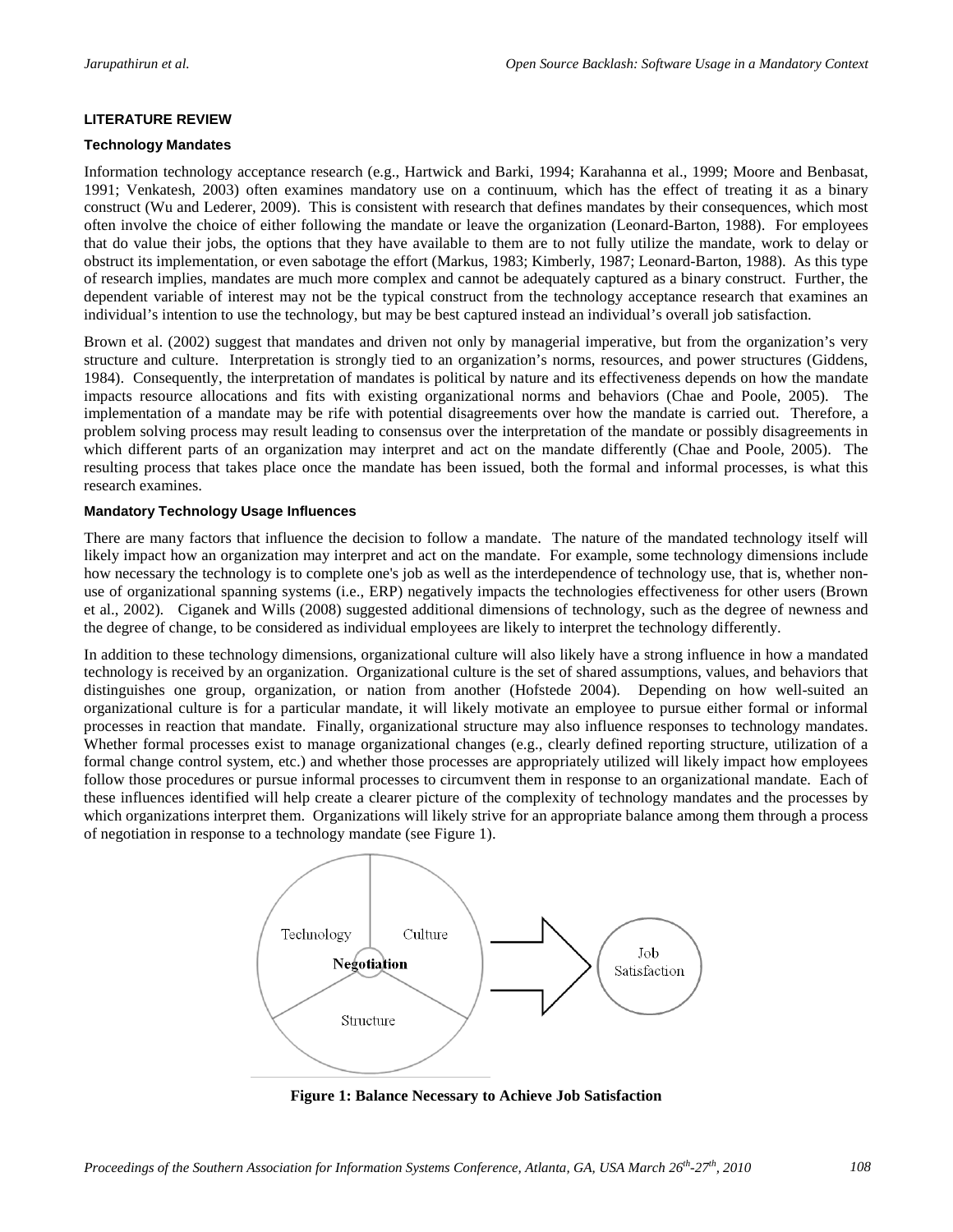#### **Open Source Software**

Open source software is computer software for which the source code and certain other rights that are normally reserved for copyright holders are provided under a software license that meets the Open Source Definition or that is in the public domain ("Open Source Software", 2010). The open source software that is examined in this research is Open Office, a popular desktop application software. Open Office 1.0 was first released in 2002 and its current release is version 3.1. There were at least 100 million individual downloads of Open Office version 3.0 and later by late 2009, which is an indication of its popularity and broad acceptance. The Open Office software consists of a variety of software applications that are comparable to the commercially available Microsoft Office. Microsoft Office applications are utilized by most organizations in nearly every country and are the industry standard desktop application. With respect to cross-technology compatibility between this software, users of Open Office can save work performed in Microsoft Office format. However, it is better save work in its own native Open Office format because users might lose some information if work is saved in a non-native format.

#### **RESEARCH METHODOLOGY**

In this study, we examined a public Thai organization that had implemented a mandate for its employees to utilize open source software over commercially available software. This organization was examined though observation and interviews over a two week period in 2009. Current and former employees were purposely selected to be interviewed because they were secretly using licensed software to perform their assigned work even after the mandatory use technology policy was in effect. Interviews were conducted in two separate sessions and lasted for an average of thirty minutes. The first session was a faceto-face interview while the second session was done using a telephone to clarify the information provided in the first session and to follow-up with further questions to receive additional information.

#### **Organization Background**

The Thai organization was established in 1986. The Thai organization consists of thirty-one functional departments that have responsibility to develop and research information technology before transferring that knowledge and experience to other public and private organizations. The majority of employees of this organization are very technical oriented and relatively young. In 2007, the Thai organization set out to be an exemplar corporation of its implementation of open source software, seeking to transfer its own experiences and knowledge of the process to other firms. The open source technology mandated use policy was utilized as a key factor to influence employee usage. In addition, several training sessions for all employees were carried out by the Thai organization. Other organizational resources, facilities, and tactics were utilized to support the usage of open source software, such as providing top management support and employing a knowledge management system.

#### **TENTATIVE INTERVIEW RESULTS**

During initial observations, the technology mandate appeared to be a success as employees were utilizing the open source software. The most popular applications used within the organization were email, web browser, document, and spreadsheet applications. Symptoms of problems began to emerge after the mandate was implemented. There was low user satisfaction in some departments and requests from departments to continue using commercial software. A relatively small department within the organization requested a budget to purchase a commercial software license because many of its employees frequently communicated with individuals external to the firm that were using that commercial software. In addition, many employees covertly utilized their personally-obtained commercial software to perform their daily work, choosing then to convert those files into the open source format before submitting them. The departments that were successful in their requests to continue using commercial software were unique from other departments within the organization. These successful departments were required to have employees that exchanged files with external organizations, while those departments that were not allowed to use commercial software mostly communicated within the organization (see Figure 2).



**Figure 2: Graphical Depiction of Department Commercial Software Utilization**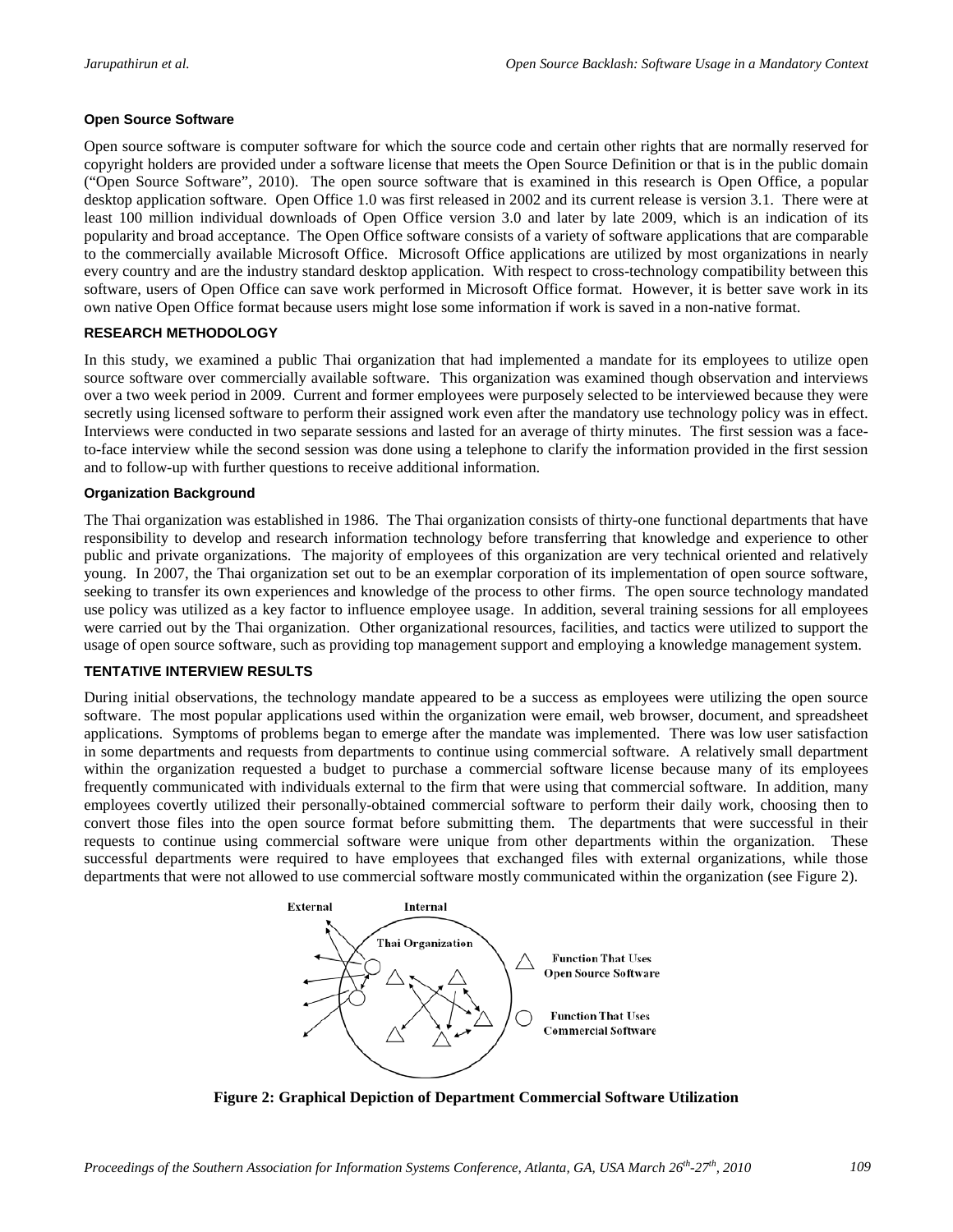The Thai employees that were interviewed both complained about the inconvenience of exchanging the open source documents and spreadsheet files for their personal use, but were satisfied with the open source training they received and the support that was given from their managers. When an employee wanted to send a file for their own personal use, they often forgot to convert their file into the appropriate format. This resulted in an inconvenience for the employee and an inefficient use of time.

Although the Thai employees knew how to configure the open source applications to save their work in a particular format, they were not allowed because of the organizational mandate to exchange files using the open source format at work. From the interviews, it could not be determined whether departments that had the most connections with other internal departments would not have employees secretly using their own commercially licensed software. These interviews did reveal that the Thai employees would exchange more files for personal usage than exchange files to be submitted to their superiors. Further, there were employees in almost every department that at least once secretly used their own commercially licensed software to perform their assigned tasks. Through additional examination, we discovered that employees that secretly use the commercially licensed software often exchange file documents through social exchanges of files with friends external to the organization. These Thai employees complained that they were not very confident that the open source files would format perfectly with their counterparts that used the commercially licensed software. Thai employees often had to send multiple emails, having to re-format the file into the commercially licensed software because they had mistakenly sent e-mails with files in the open source format.

#### **DISCUSSION**

These interviews with Thai employees illustrate an instance where the mandated use of open source technology evolves and may continue to evolve through a series of internal negotiations. It is clear that in this situation, an organizational mandate is hardly a binary construct but an ongoing process involving politics, culture, and technology. This is similar to the findings of Chae and Poole (2005) which examined two separate mandates for enterprise system usage and found that as the development and implementation of these enterprise systems proceeded, adopters whose political or financial interests were threatened by the new systems began to search for 'cracks' in the mandate and began to try out strategies for resisting or redefining them. This negotiation process by the employees of the Thai organization in an attempt to redefine the open source mandate is somewhat surprising since Thais generally demonstrate deference towards power relationships and accept power inequalities as part of their cultural heritage (Hofstede 2004).

There are several avenues for future research to follow. First is to identify an appropriate research model to examine the potentially complex nature of technology mandates. Mandates may not be best categorized by a simple 'yes' or 'no' dichotomy but rather may be best observed over time examining the multiple influences on these organizational edicts. These influences that we intend to examine include both institutional features (i.e., organizational culture and structure) as well as facets of the mandated technology itself, such as how necessary the technology is to complete a task, its interdependence, and how radical the technology is. Future research must also participate in the ongoing debate of the appropriate dependent variable as satisfaction and motivation may be more suitable than behavioral intention to use open source technology. As indicated in the Thai interviews, a lack of satisfaction with open source technology was a key driver in the pursuit of negotiating the terms and the noncompliance with the organizational mandate. It appears to suggest that satisfaction and motivation with the mandated technology may far outweigh the behavioral intention to use that mandated technology (Brown et al., 2002; Chae and Poole, 2005). With respect to this research, however, the construct of job satisfaction might be more relevant to examine than the satisfaction with the technology itself. This is consistent with research that defines mandates by their consequences, which most often involve the choice of either following the mandate or leave the organization (Leonard-Barton, 1988).

#### **CONCLUSION**

When management mandates the use of a particular technology, that decision may be met with resistance. The majority of previous research that has examined the acceptance of mandated technologies has perhaps overlooked the complexity of an organizational mandate by capturing it as a binary construct. We believe that a mandate to use a technology will involve a process of negotiation over a period of time that has many influences. As a result, a mandate may either reinforce an organization's culture and formal structure or produce informal processes to address mismatches in the culture, structure, and technology. The objective of this research-in-progress is to examine whether mandates evolve over time and posit those factors that influence mandates as a way to identify additional means to address potential resistance. Evidence of possible influences was identified through interview results from Thailand and plans for future research were discussed.